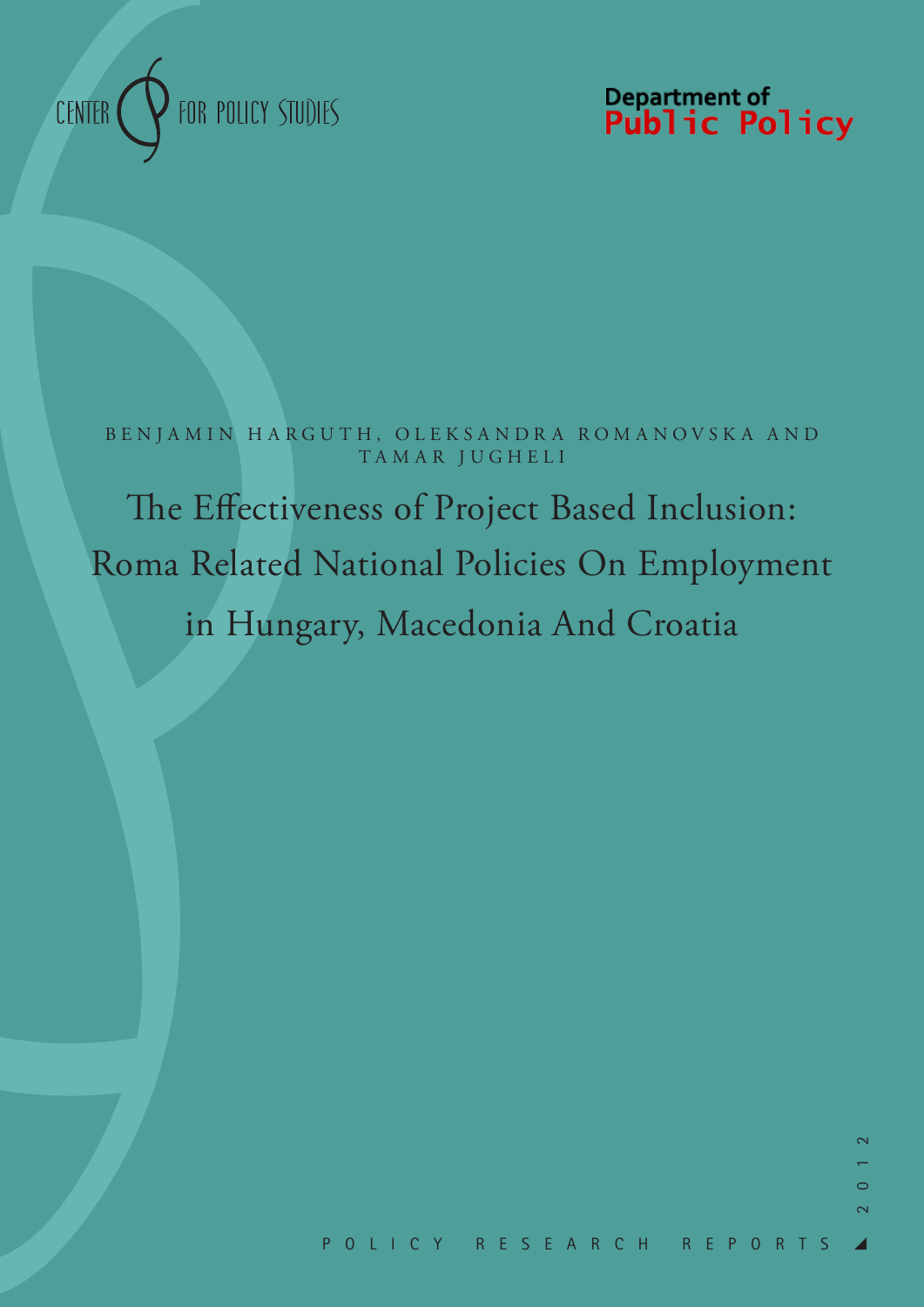# ABOUT THE PROJECT

This study was commissioned by the Roma Decade Secretariat. It was conducted and recognized in partial fulfillment for the "Policy Labs" course within the Department of Public Policy at Central European University. Policy Labs are part of the MA curriculum. They give an opportunity for small teams to work for external clients producing and presenting policy relevant research that will be used for advocacy, assessment and development. Clients are civic organizations, donors, research centers and international organizations. The Policy Lab focusing on this project was mentored by Martin Kahanec, Associate Professor at the Central Europen University's Department of Public Policy.

# ABOUT THE PAPER SERIES

Policy Research Reports are occasional studies that provide support or background information for wider research projects. They include reviews of scientific literature, state of the art reports, and country studies. They are works in progress and offer practical combinations of academic and policy writing.

Benjamin Harguth, Oleksandra Romanovska and Tamar Jugheli were students in the Master of Arts program of the Department of Public Policy at Central European University during the 2011-2012 Academic Year.

The views in this report are the authors' own and do not necessarily reflect those of the Center for Policy Studies, Central European University, the Roma Decade Secretariat or any its entities.

This text may be downloaded only for personal research purposes. Additional reproduction for other purposes, whether in hard copies or electronically, requires the consent of the author(s), editor(s). If cited or quoted, reference should be made to the full name of the author(s), editor(s), the title, the research project, the year and the publisher.

CENTER FOR POLICY STUDIES CENTRAL EUROPEAN UNIVERSITY

Nador utca 9 H–1051 Budapest, Hungary cps@ceu.hu http://cps.ceu.hu

© Central European University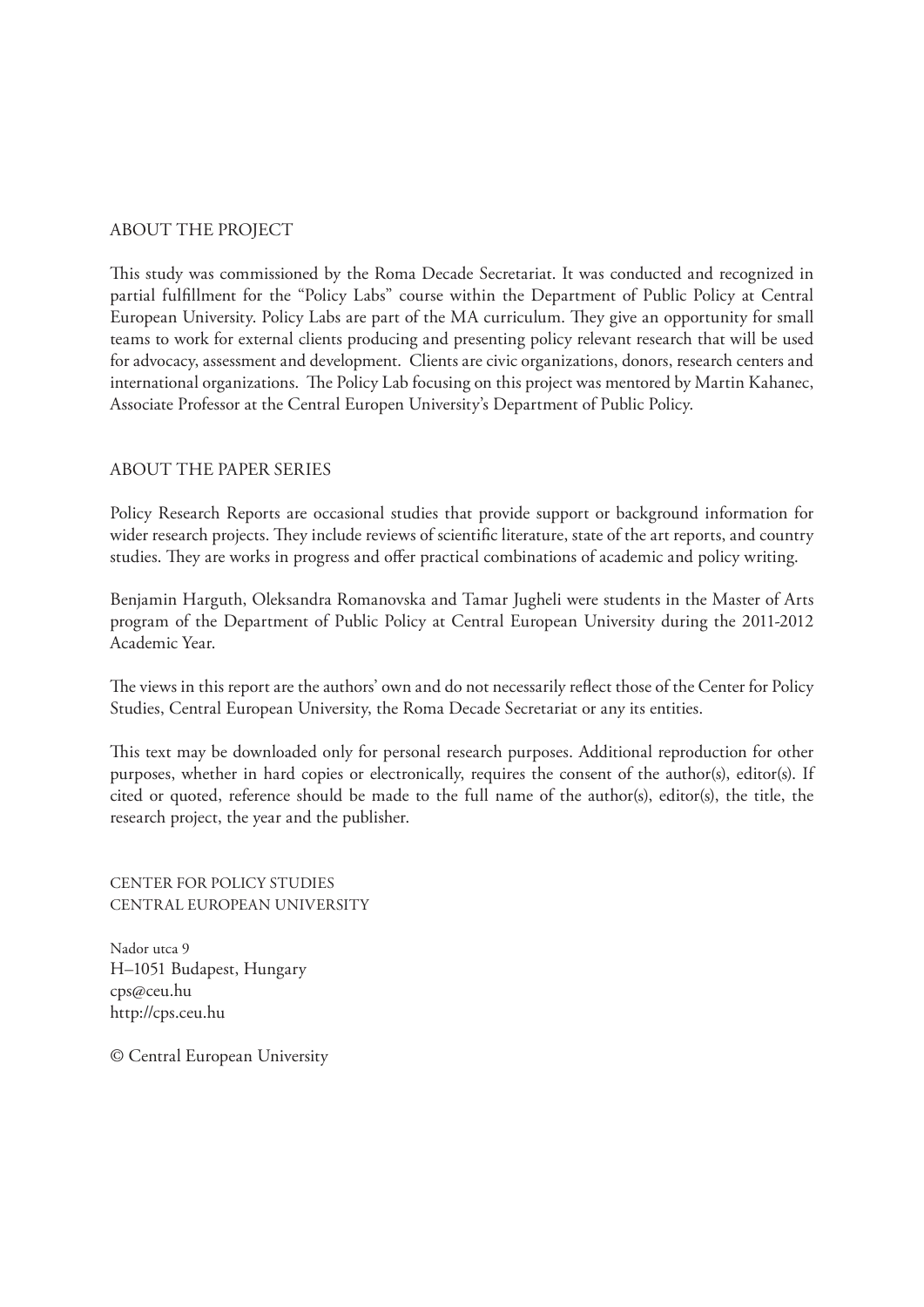



# **BACKGROUND**

The Decade of Roma Inclusion is a political commitment of the European community to improve the socio-economic status and social inclusion of the Roma people. The Decade is an initiative The Decade of Roma Inclusion is a political commitment of the European community to improve<br>the socio-economic status and social inclusion of the Roma people. The Decade is an initiative<br>working towards improving the welfa intergovernmental and nongovernmental organizations, and Romani civil society. The Decade commits accountability on core problems involving poverty, discrimination, and gender mainstreaming. The Decade is focused on improving priority issues, involving education, health housing, and employment. le<br>er<br>1,

The Roma Decade Secretariat is a technical assistance unit for the initiative, supporting the The Roma Decade Secretariat is a technical assistance unit for the initiative, supporting the Decade Presidency in organizing meetings and sectorial workshops. The Secretariat coordinates, manages, and compiles information, analysis, and progress to the initiative's stakeholders. The manages, and compiles information, analysis, and progress to the initiative's stakeholders. The Croatian government will host the Decade Presidency, from July 1, 2012 to June 20, 2013. During this time, the Secretariat will present on its findings on Roma employment at an International Steering Committee (ISC) meeting during this time. The information will be provide valuable insight to the Decade member states, civil society representatives, international organizations, and other partners of the Roma Decade initiative.

## **OBJECT TIVE**

The Secretariat is attempting to analyze the effectiveness of national labor market inclusion policies targeting Roma people. In particular, these policies include increasing competitiveness on the labor market for non-trained and able for work Roma as well as provide opportunities for training. Additionally, the Secretariat would like to ascertain how sustainable these policies are in creating secure and permanent employment for the Roma people. To analyze these policy initiatives, the Secretariat will look at three case studies, Hungary, Croatia, and Macedonia, to provide variance in policies, and to provide a functional methodology and framework for future policy monitoring and evaluation. This framework will set the provisions to conduct further research and analysis regarding European integration and different funding schemes for Roma employment policies. The aim of the proposed study is: to provide contextual and analytical narratives for Hungary's, Macedonia's, and Croatia's Roma employment policies; to create monitoring and evaluation indicators to baseline current policy impact for future comparison; and to determine lapses in policy scope. neleal<br>al<br>ssprewoer<br>erale<br>al<br>te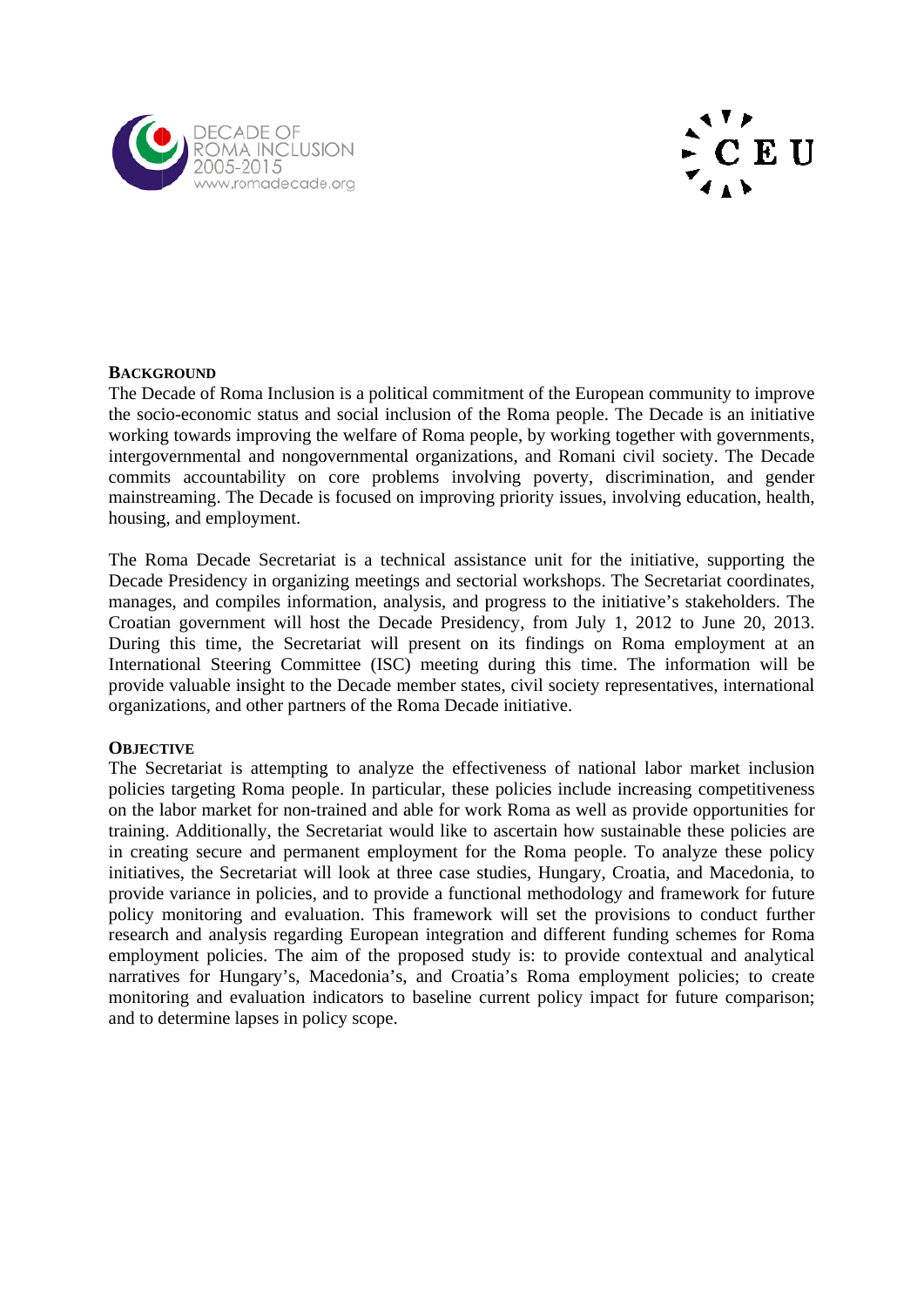#### **CASES**

Hungary, Macedonia, and Croatia are all members of the Roma Decade, and have committed to the initiative's strategic plan. Unemployment is a large concern for these three countries. To meet the initiatives goals, the countries have begun implementing policies to increase sustainable, inclusive employment. Each country has adapted independent national policies to combat high unemployment.

#### *Hungary*

In estimated 520-650,000 Romani people living in Hungary, approximately 6%-7% of the population. In 2003, surveys show that the Roma population is largely excluded from the labor market, with approximately 38% of men and 20% of women employed, a significant difference from the non-Roma population. This discrepancy is attributed to low levels of education, regional segregation, discrimination, and job instability.

### *Macedonia*

In case of Macedonia, the estimated share of the Roma people in overall population accounts to be 10-12%. According to the Macedonian Employment Agency almost 30% of Roma population is registered as unemployed and 42% of them appear to be women. Like the Hungary, this discrepancy is attributed to low levels of education, regional segregation, discrimination, and job instability in Macedonia too...

### *Croatia*

The Croatian census, conducted in 2001, has the Romani population listed at 0.21%, approximately 9,500 people. However, estimates list the Roma population to be between 2%- 2.5% of the total Croatian population, or approximately 30,000 to 40,000 individuals. It is estimated that the Roma face twice as high unemployment rates of approximately 30%, compared to their Croatian counterparts. Further, the Croatian Office for Family, Motherhood, and Youth found only 6% of Roma permanently employed in 2007. Education, discrimination, and lack of job stability are attributed for these figures. A summary of this comparative analysis can be found on Table 1, Case-Study Comparison.

#### *Comparative Analysis*

The three-case studies have been chosen to analyze the effects of varied European integration on Romani employment inclusion policies. Hungary represents attained EU membership, Croatia represents accessing membership, and Macedonia represents a candidate country. As a result of this integration, the three countries have access to different financial instruments. Country projects are funded as European Social Funds (ESF) and/or Instrument for Pre-Accession Assistance (IPA). ESF is the European Union's (EU) main financial instrument that promotes economic and social cohesion among its member states; Hungary, as a member state, is entitled to these funds. IPA provides financial assistance for candidate and potential candidate countries to strengthen regional, human resources, and rural development; Croatian and Macedonia qualify for IPA funding.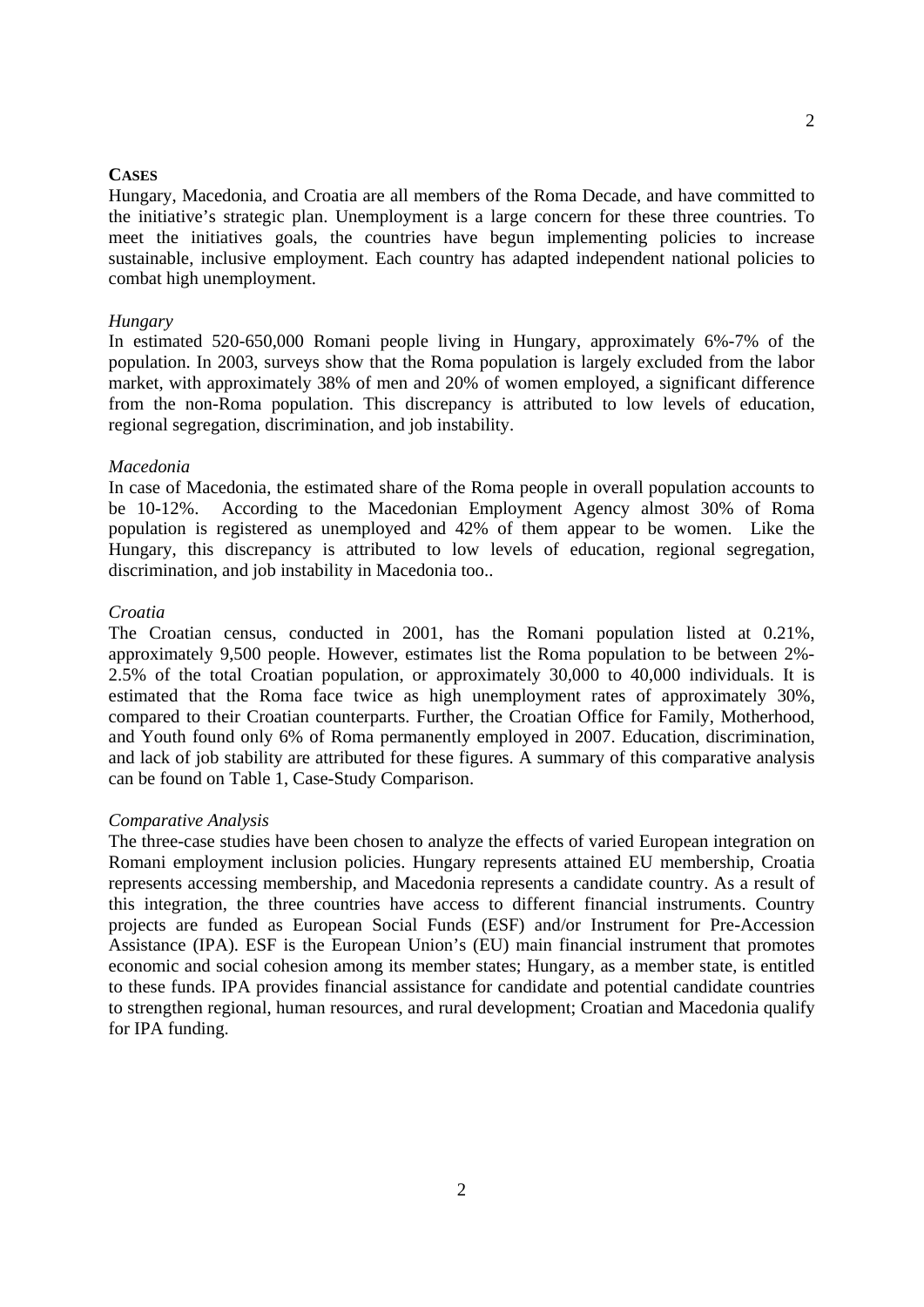#### Table 1: Case-Study Comparison

|                  | <b>EU</b> Status          | Available<br>Funds | <b>Estimated Roma</b><br>Population<br>(thousands) | Unemployed<br>Roma<br>(% ) | <i>Issues</i>                                                |
|------------------|---------------------------|--------------------|----------------------------------------------------|----------------------------|--------------------------------------------------------------|
| <b>Hungary</b>   | Member<br><b>State</b>    | <b>ESF</b>         | 520-650                                            | 38                         | • Education<br>• Discrimination<br>• Job instability         |
| Croatia          | Acceding<br><b>State</b>  | <b>IPA</b>         | $30-40$                                            | 30                         | $\bullet$ Education<br>• Discrimination<br>• Job instability |
| <b>Macedonia</b> | Candidate<br><b>State</b> | <b>IPA</b>         | $80 - 260$                                         | 32                         | • Education<br>• Discrimination<br>• Uncompetitive           |

Note: Numbers are estimates, and vary significantly from each country's official census. Croatia was an EU Candidate State from 2003, signing the Treaty of Accession on December 9, 2011.

### **METHODOLOGY**

In case of data existence the methodology used to carry out this evaluation will be two-pronged: first, we will collect and analyze Roma employment policies by countries. Each policy will be analyzed to characterize its actors, institutions, financing, sustainability, and moral hazards. Based upon these criteria, each policy will be evaluated based upon individual strengths, weaknesses, opportunities, and threats (SWOT). This SWOT analysis will provide indication of the three countries' current policies, in relation to their anticipated impact. In juxtaposition to this impact, each countries' employment policies will further undergo a gap analysis, to determine which objectives are being met, and which objectives need further policy intervention. Finally, each country will be provided with recommendations and policy alternatives, regarding the strengthening of current policies or providing for further, missing elements.

The SWOT and gap analysis of the three case-studies will provide an analytical framework of current government programs, evaluate the provisions for success, and provide recommendations to strengthen and create more robust policy scope and impact. The methodology can be found in Graphic 1, below. Further methodological framework and structure can be found in *Appendix A*.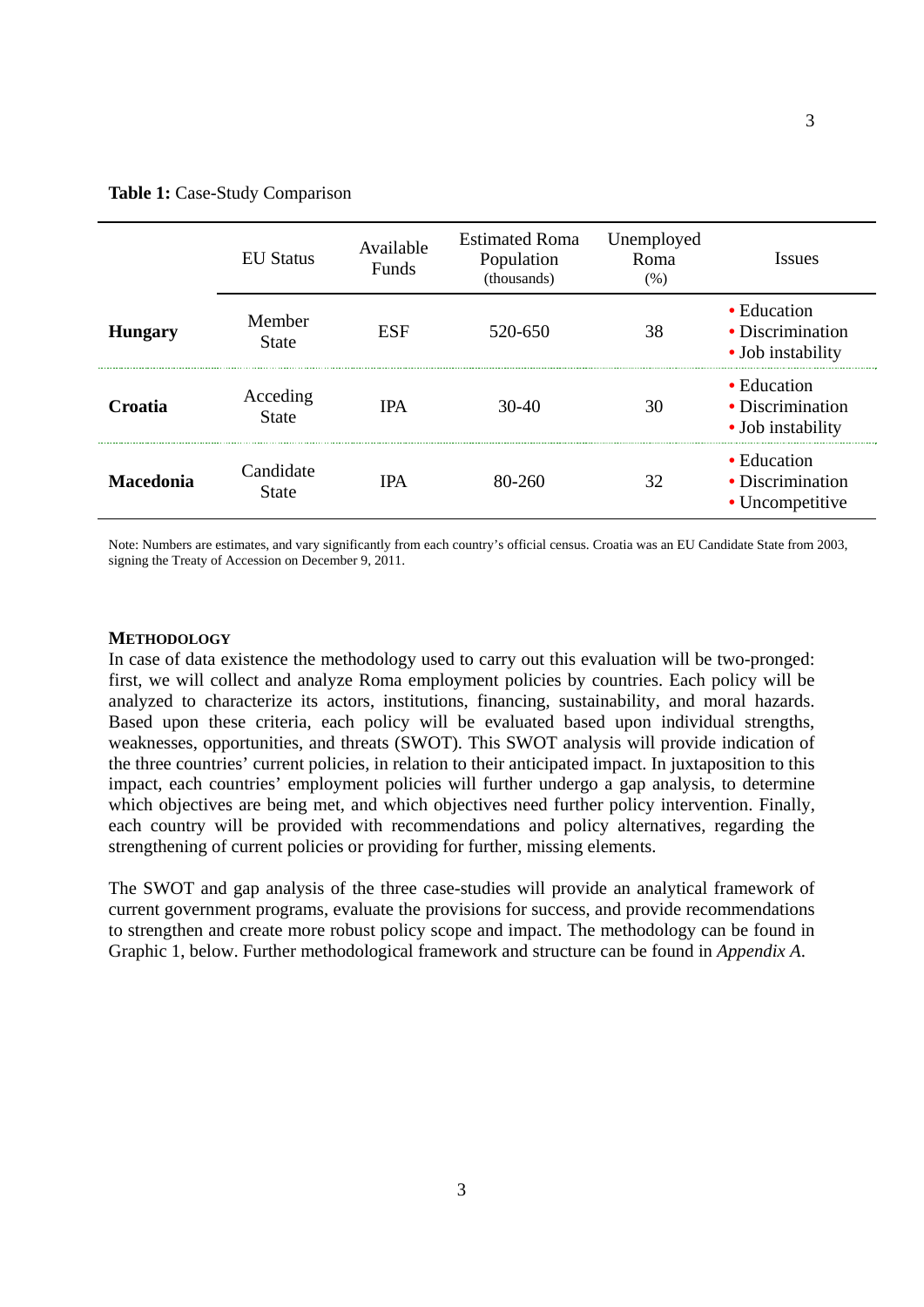

### **RESULTS**

### *Hungary*

The Hungarian Strategy Action Plan gives a priority role for the expansion of Roma employment. Resources are allocated across the two-year Action Plan. The Strategy gives a priority role for the expansion Roma employment, using three pillars:

- Integration into open and legal labor markets;
- Social economy; and
- $\bullet$ Public employment.

Among the three pillars, the first is considered to be the most important, as it urges and provides support to Roma seeking employment at the open labor market. The second pillar, social economy, is defined as a temporary form of employment. The third pillar, public employment, is closely connected to the changes introduced in the public system's social allowances and benefits, in order to "encourage people to engage in work". aa<br>aslisd<br>d,d,d,

While the first pillar is the preferred method to increase Roma employment, the amount and distribution of resources, and the number of people actively engaged in employment programs suggests that the third pillar, public employment, plays a leading role. Public employment is often considered a temporary employment, and as leverage to be employed in the open labor market. However, neither these intents nor measures can be accurately measured or assessed leaving these perceptions unfounded. s<br>r<br>l,

The Action Plan has implemented a strategy from 2012 onwards that will increase the number of long-term unemployed people through public employment. The Start Public Work Program argues for changing the public work scheme to "encourage people to engage in work," as means to decrease unemployment, by promoting individual job seeking, and maintaining a workforce in the private sphere. In reality, however, there has been little change in private sector employment for the long-term unemployed and the Roma. Consequently, the transformation of the public work scheme pushes wages below the guaranteed minimum, and reduces social allowances which further penalizes those who are unemployed, and increases poverty. of m<br>ms<br>in<br>int<br>lic<br>:s,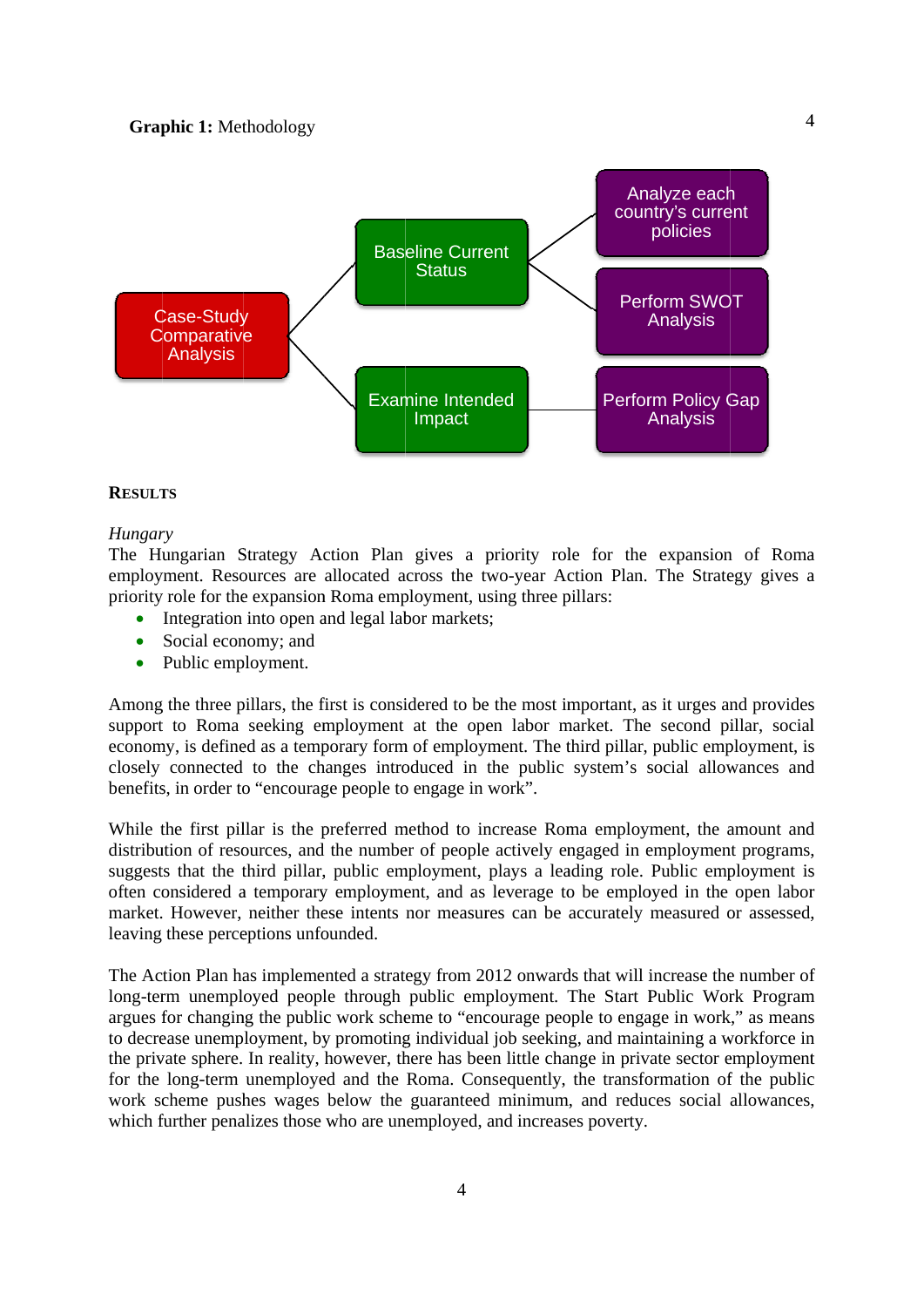As a means to create concrete channels that can facilitate and improve finding employment in the open labor market, the Strategy Action Plan has created a number of measures. Such measures could include:

- Mapping and disseminating bottom-up local initiatives;
- Supporting bottom-up local initiatives to launch Roma entrepreneurs, either individually or as a joint venture;
- Providing effective training and mentoring programs;
- Giving priority employment to unemployed Roma;
- Financing micro-loans;
- Developing the Strategy's intervention and preferential programs.

Despite these measure, the Hungarian Action Plan faces many problems. First, the employment concept of the Strategy is built on the assumption that there will be an economic growth in Hungary in the upcoming years. However, in case this expectation fails, the planned actions will hardly meet the targeted results. Further, despite changes in wages, allowances, and benefits, results may be limited due to the firm prejudices against Roma. Despite an effort of planned training programs, permanent project-based employment, and various mentoring services, substantive employment results were not realized. Although the Strategy sets as a task to map and disseminate best practices, no programs with this aim could be found in the Action Plan.

None of the Strategy's measures explicitly details operative programs to improve Roma employability. While the Strategy contains support of micro-credit to be used as a tool for those living in extreme poverty to be self-employed, governmental bodies in charge show a lack of interest, and no sign of cooperation towards the program. These micro-credit pilot programs, which operate in Hungary with EU support, has been criticizes, that it "must process, further improve and extend the experiences of the Way Out Program that targeted Roma communities in Hungary and provided micro-credits." Although the Strategy prefers complex interventions, the listed measures, relying on EU funded tenders, do not contain such operationalized programs.

Given these concerns, and the reliance on EU funds, a number of solutions could resolve these issues. One solution would have contractors of EU-financed investments conduct preferential employment of the highest number of long-term unemployed, especially the Roma. Further, bottom-up, local civil organization initiatives, could support the launching of individual or joint ventures amongst Roma entrepreneurs, to help channel unemployed Roma into the primary labor market. Specific programs should be implemented, following the aforementioned measures, in order to fully maximize EU funds and the Strategy's mission.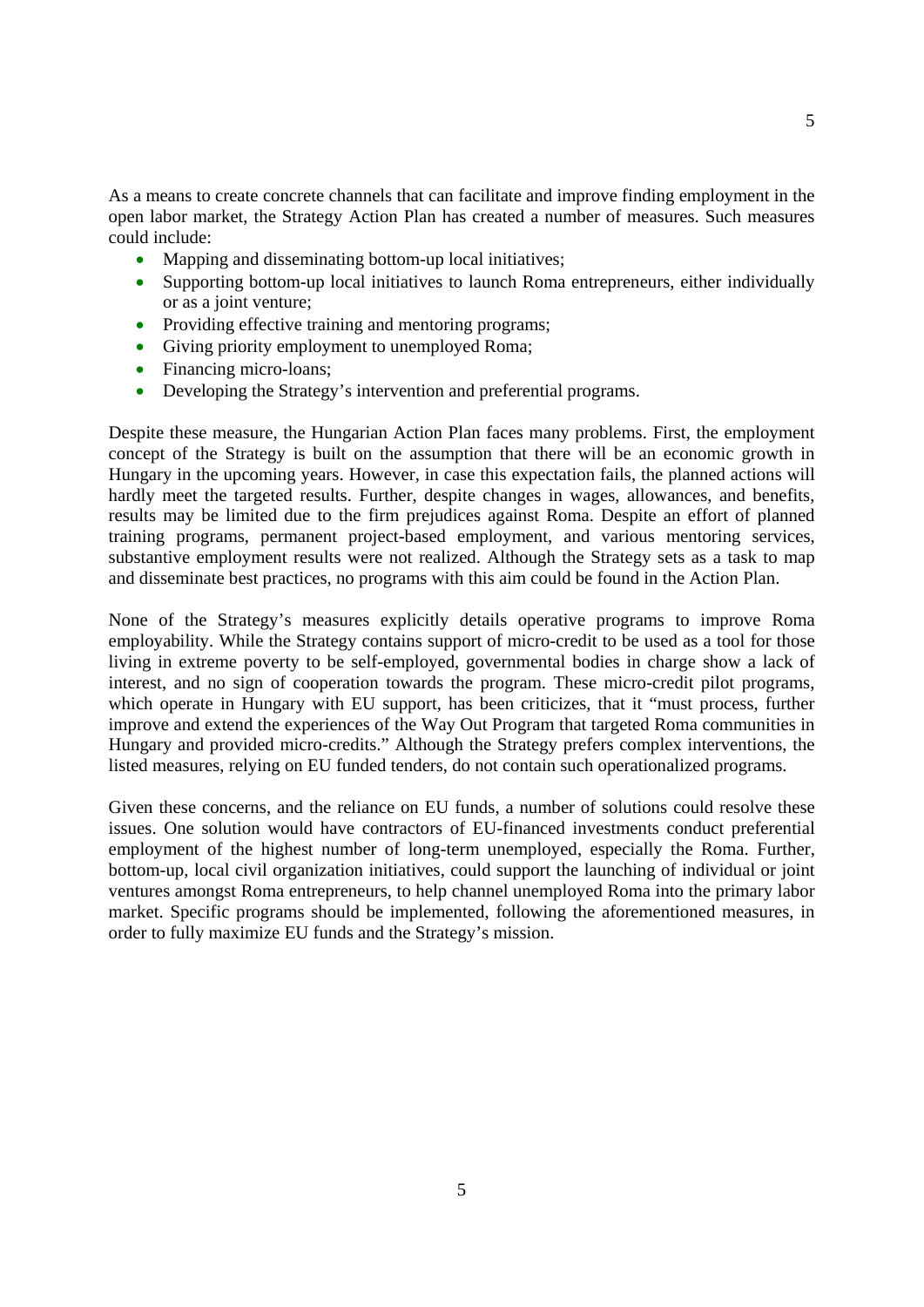### *Macedonia*

According to the National Action Plan of Macedonia for the period of 2009-2011 the programs and policies, with the goal of improving the living conditions of the Roma community in Macedonia, coordinating several ongoing initiatives by international and national subjects were supposed to be implemented. This policy studies consecrates only on the policies, which are supposed to increase Roma people inclusion in employment.

In case of employment issue the following problems are identified in Macedonia:

- 1: high unemployment rate among the Roma community;
- 2: low qualification of the available Roma working force;
- 3: Low standards of employment conditions offered to the members of the Roma community;

The 2002 Macedonian census listed 53,879 Roma living within the country's borders. However, unofficial estimates list the actual number to be between 80,000 to 260,000, or approximately 4%-12% of the population. According to the Macedonian Employment Agency, 17, 740 of Roma were registered as unemployed in 2008, of which 42% were women. The high indicator of Roma unemployment relates to various factors, among them the most important ones are a lack of educational opportunities, the presence of labor market discrimination and general job instability. According to the statistics presented by the Macedonian Employment Agency in 2008, 33% of the Roma people out of 17.740 unemployed persons are with incomplete primary education 7% of 17.740 unemployed are with high education or have some qualification 0.1% are with higher education. Thus, low education, lack of competitiveness, and discrimination were blamed for the high unemployment rate, though the Macedonian constitution guarantees the right to a job, free choice of employment, and protection during unemployment.

In order to fight with the problem of unemployment in Macedonia different projects are run, which are financed by the different sources such as: Budget of the Republic of Macedonia, Budgets of LSU, EU Funds, Funds of Multilateral and Bilateral Agreements, International funds, foreign donations, Domestic donations.

General objectives of these projects are increasing competitiveness on the labor market for 3,6% non-trained and able for work Roma and increasing employment of Roma of 8% of the total number of able for work Roma until 2011. Specific objectives include open-ended job for 50 Roma persons having terminated higher education in the Public Administration till 2011. Openended job for 1500 high school Roma students till 2011 and open-ended job for 450 Roma having terminated primary education till 2011.

Evaluation of the above mentioned plans, the implementation of the policy and studying the current labor market conditions for the Roma people in Macedonia is hardly manageable, due to the lack of the required data for the policy studies and policy analyses.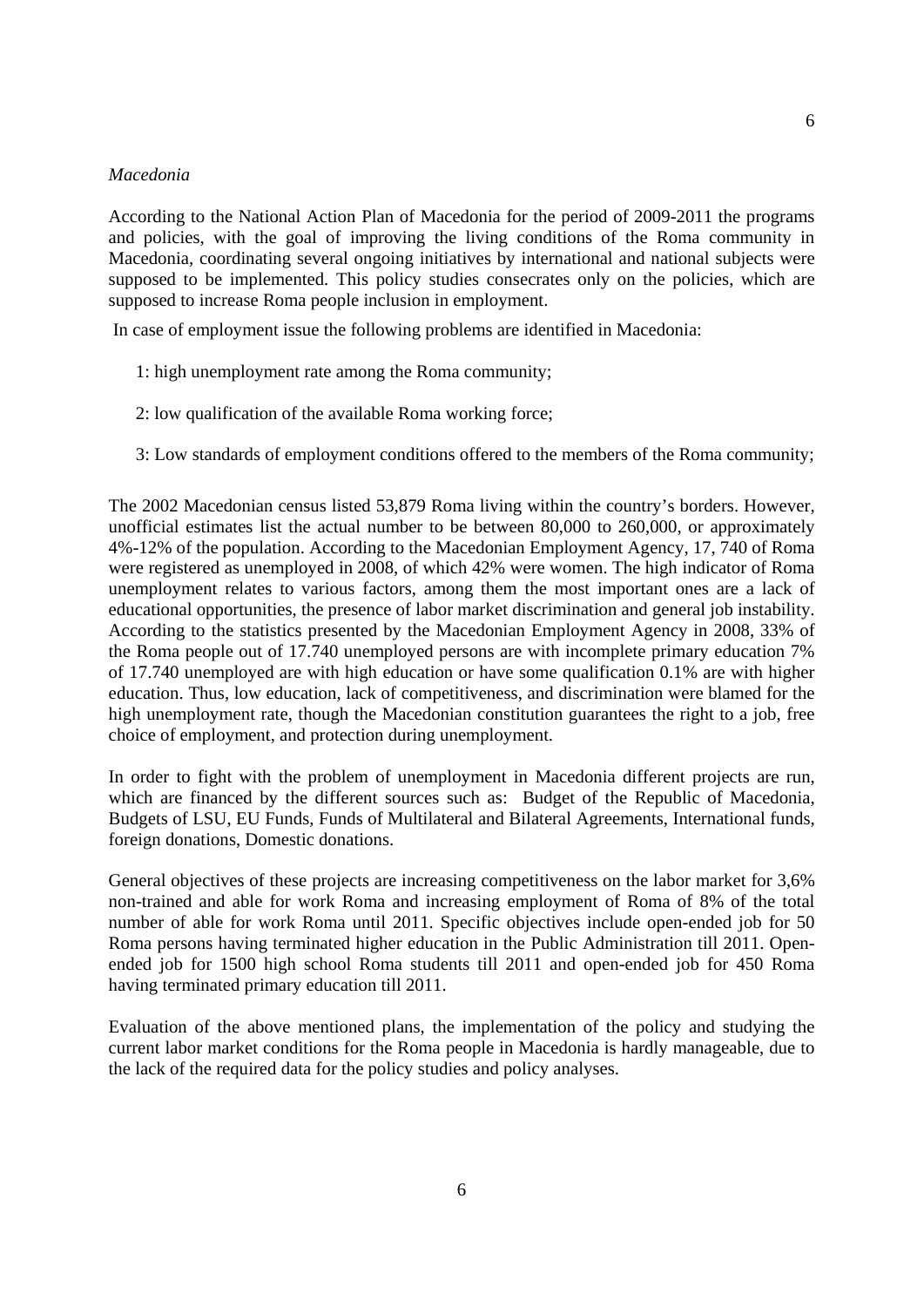### *Croatia*

Although Croatia is home to the lowest population of Roma in the three-country comparative study of Hungary, Croatia, and Macedonia, participation of Roma in the labor market is notably low. This is attributed to a number of factors, including a lack of educational opportunities, the presence of labor market discrimination, and general job instability. Despite these realities, Croatia's legal frameworks place high value on the equality of its peoples, as stipulated in its 2002 Constitutional Law on the Rights of National Minorities (CLNM), which consists of three main pillars: 1) the right to representation in parliament, 2) the right to proportional representation in local government and executive bodies (in cases in which minorities comprise more than 15% of the population); and 3) the opportunity for minority self-governance. However, these have not yet been realized, and it was only in 2008 that Croatia enacted antidiscrimination laws mostly designed to protect its minorities, such as Roma.

 In Croatia, the Commission for Monitoring the Implementation of the National Program for Roma has developed five working groups which illustrate the key challenges facing Roma people in Croatia: 1) Documents; 2) Status Issues and Non-Discrimination; 3) Education, Science, and Sport; 4) Social and Health Care and Employment; 5) Physical Planning and Housing, each of which is comprised of relevant ministries and experts. Within the fourth category of "Social and Health Care and Employment," the following issue areas have been prioritized:

- **Preparing Roma for the labor market**
- **Preparing Roma for more active job-seeking behavior**
- **Assisting Roma in accessing the open labor market**

 The methods which have been used thus far to measure relative Roma inclusion in the labor market include the following indicators:

- **Age, gender, and ethnicity**
- **Length of unemployment (long-term versus very long-term unemployment)**
- **Number of employed Roma population**
- **Main sources of income in Roma households**

 However, current policies continue to leave Roma people in Croatia vulnerable to unemployment and labor market discrimination. Furthermore, the policies continue to leave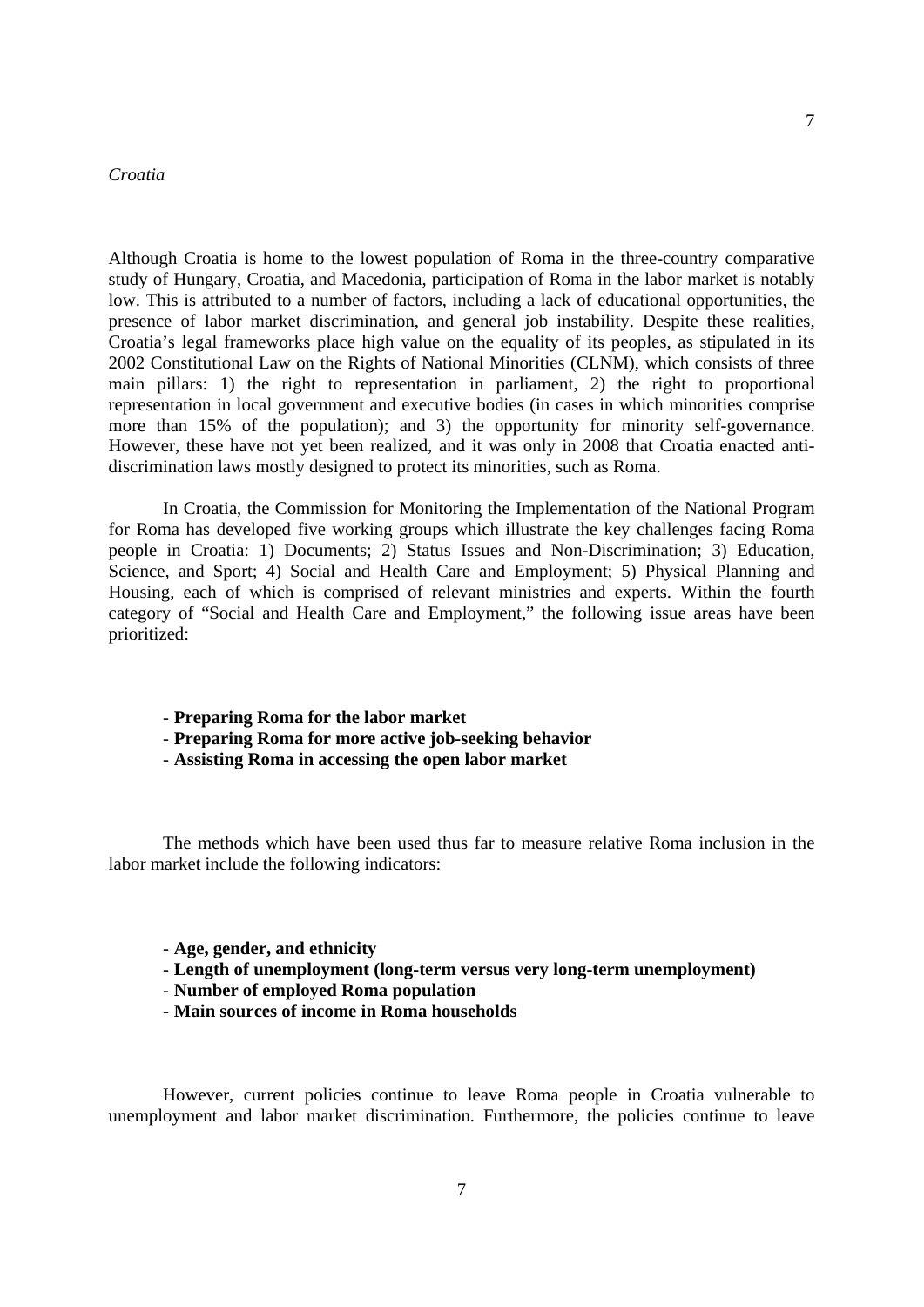Roma women more vulnerable to unemployment than men, with more than half of Roma women unemployed. According to the Croatian Employment Service (CES), unemployment of Roma in Croatia is not evenly distributed, but rather found heavily in certain regions, most notably the northern region of Medimurje County. Of the nine counties (out of Croatia's total of twenty-one) in which Roma are inhabitants, Roma are also having an especially difficult time gaining and maintaining employment in Osijek-Baranja, Primorje-Gorski kotar, Zagreb, and Bjelovar-Bilogora.

 Considering this, and in order to improve the process of Roma inclusion in employment in Croatia, several comprehensive changes to existing policies aimed at improving employment are suggested:

1. **Expand** and **deepen** the amount of Roma-specific data in Croatia, a goal which can be achieved in part by pursuing the following policy recommendations:

- In light of the upcoming Census and the importance of basic census data in providing baseline information on employment issues, **include** more Roma representatives in the Census-taking process as well as during the design phase of Census questions, in order to increase direct involvement of the Roma population as well as to create improved transparency of the Census process
- **Access** and **utilize** Roma-specific data from social assistance programs: since Roma are disproportionately higher users of these programs in Croatia, disaggregated data available from these social institutions which allocate this assistance could be very helpful in the monitoring and evaluation of programs aimed at increasing the employment of Roma people
- **Partner** with Roma NGOs to Create a focused pilot survey for the issue areas deemed significant by the Decade for Roma Inclusion and its institutions in order to better **define** benchmarks and create measurable outcomes in order to set more attainable goals
- **Continue** and **expand** the existing employment data collection practices already being carried out by the Croatian Employment Services (CES) in Zagreb and Zagreb county (this institution was already recording important and relevant employment data for self-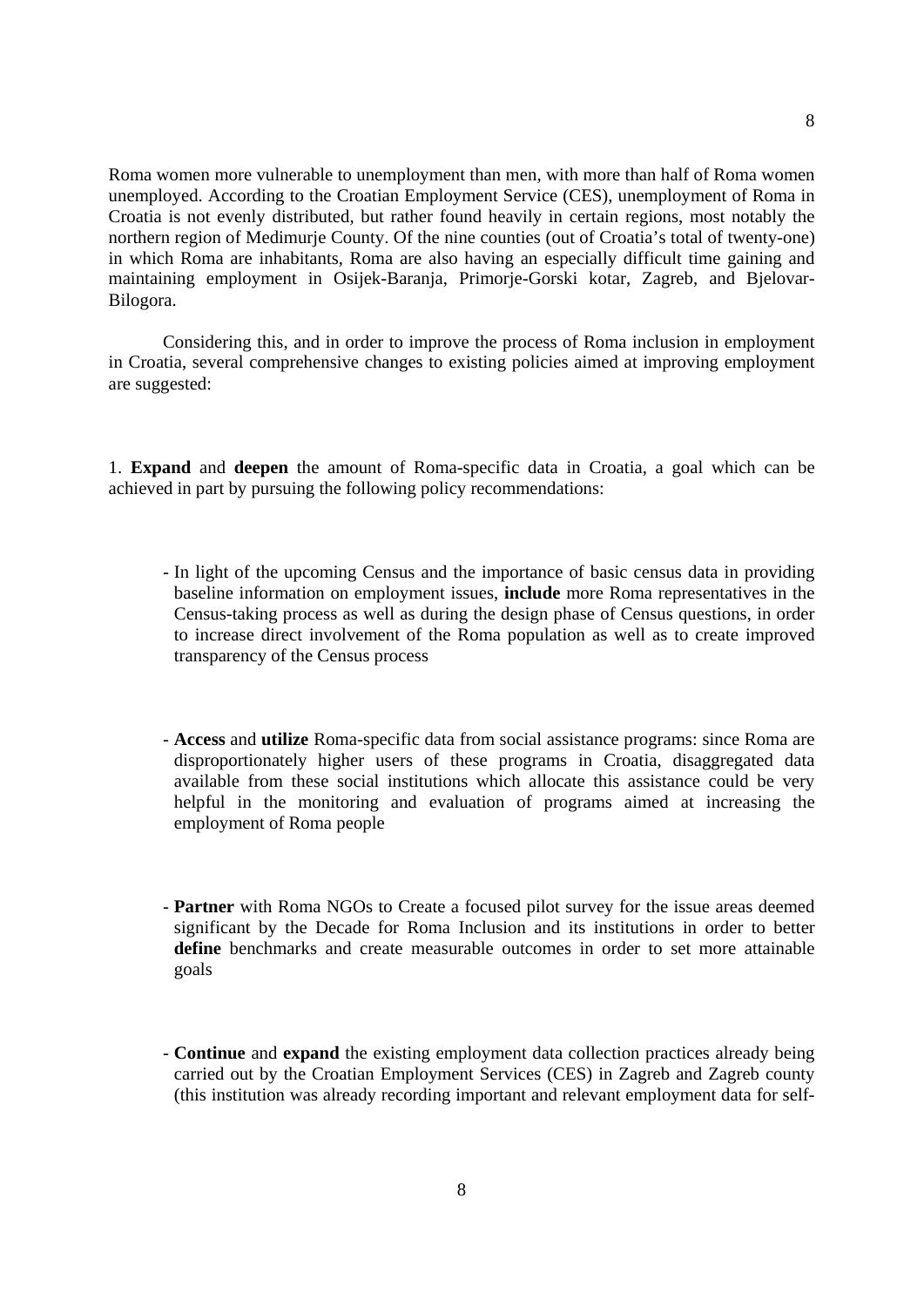declared Roma populations, so a good practice would be to further expand the geographic scope of these collection policies)

- **Introduce** employment (and unemployment) data collection techniques that are ethnicity and nationality-specific
- 2. Continue to address one of the core root problems behind : **improving the lack of education possibilities** for Roma persons
	- **Pursue** goals of reducing drop-out rates of Roma youth
	- **Facilitate** the possibility of apprenticeship programs for young Roma in order to combat the low (approximately 10%) numbers of unemployed Roma who have had any type of work experience; this will assist in ending the cycle of unemployment

3. **Re-evaluate** and **update** training programs aimed at improving labor market outcomes of Roma persons in Croatia, since existing programs have not yet made a significant effect on employment outcomes

4. **Increase** the human resources dedicated to Roma employment programs as well as in Croatian governmental institutions which will evaluate their progress

 As a currently acceding country, Croatia's decision to pursue anti-discrimination legislation served as an early indication of its desire and efforts to more closely follow European Union standards on social issues, and represented an important pre-accession move. Such legislative actions include the 2003 founding of the National Council for National Minorities, the 2003 adoption of the National Program for Roma, the 2007 Joint Inclusion Memorandum and the 2008 implementation of the Croatian anti-discrimination law. These are important actions that will improve Croatia's ability to assist its Roma population in accessing the labor market but also symbolize Croatia's joining with the European community. Furthermore, there are a number of important policy successes that Croatia has achieved in the field of improving labor market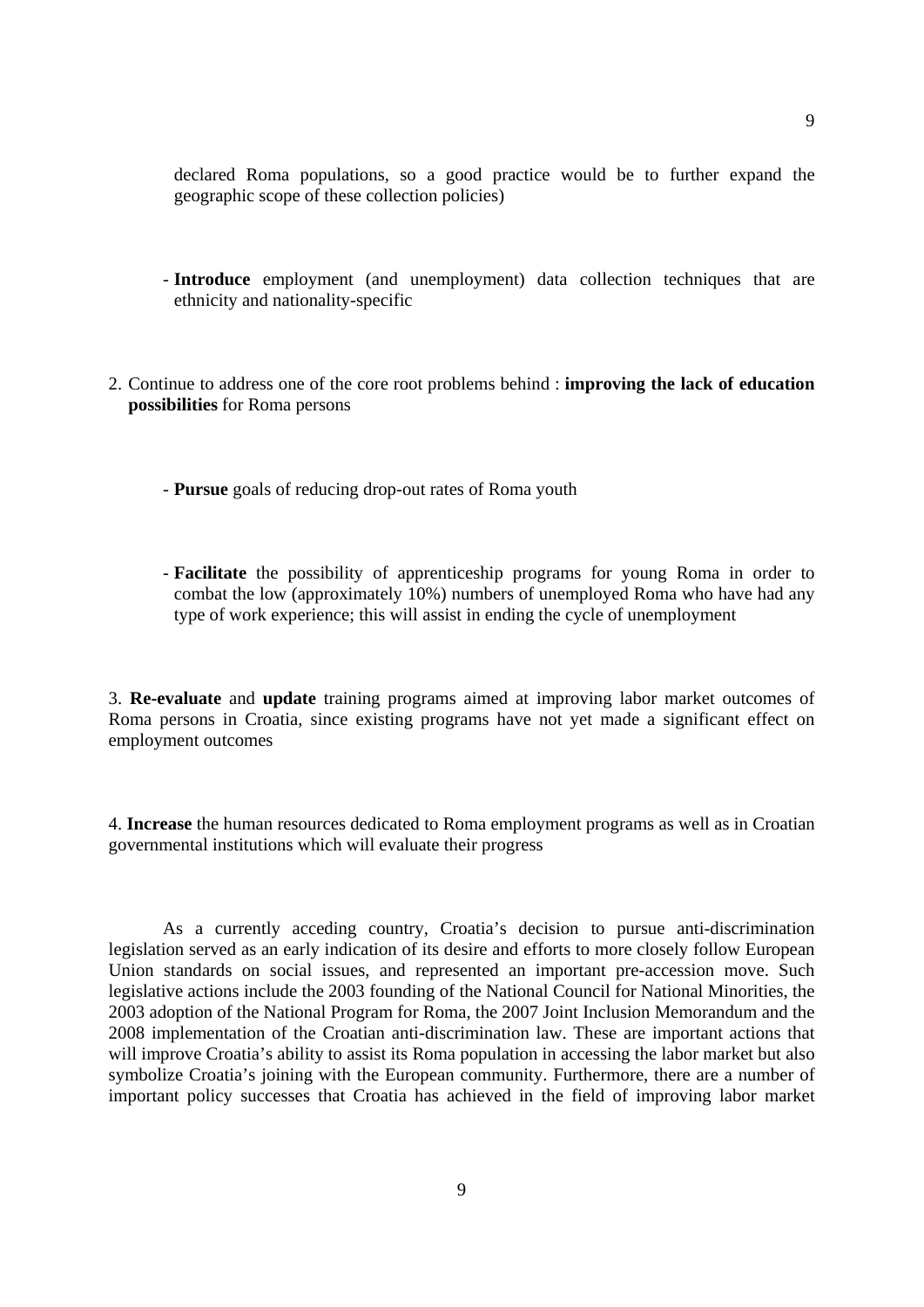10

outcomes for Roma in recent years. The most significant of these is Croatia's excellent fulfillment of the formal criterion for EU membership relating to Roma issues.

 However Croatia is now at an important crossroads relating to Roma population in a number of ways, including those issues specifically related to Roma employment. This convergence of issues is the product of a number of converging and disparate factors, including (but not limited to) the negative consequences of its labor market as a whole by the recent economic troubles plaguing Europe; the overall positive trend of the Croatian economy over the past decades; Croatia's adoption of numerous pieces of minority-rights legislation over the past decade; and maybe most importantly, Croatia's status as a country that is now in the process of European Union Accession. The change that will occur upon accession when Croatia begins relying not on IPA (Instrument for Pre-Accession Assistance) funding anymore, but rather on ESF (European Social Funds) money will also prove to be a significant change for Croatia. Since ESF support is designed for EU countries with established and functioning frameworks, Croatia's Roma inclusion policies will need to continue to be rapidly solidified.

 A key element of this solidification of Croatia's framework of Roma policy and inclusion of Roma in the labor market will be the improvement of access to data on the Roma situation. As an acceding country in the western Balkans, Croatia could serve as an important example for future candidate countries (Macedonia, Serbia, Bosnia and Herzegovina, etc), by raising the standards of how much ethnic data is available, as well as becoming part of the greater movement of improving ethnic data and awareness.

#### **LIMITATIONS AND ASSUMPTIONS**

There are a number of limitations that must be taken into consideration when analyzing Roma employment and evaluating the progress made by employment initiatives carried out within the Decade of Roma Inclusion. Firstly, there is a general lack of concrete and accurate data on the number of Roma living in the countries covered by this study, Hungary, Croatia, and Macedonia. Additionally, there is little disaggregated data, which separates the rates of Roma employment from majority employment. For this reason it will be difficult to measure employment trends pre and post- Roma Decade of Inclusion policies. Another challenge concerns the fact that many Roma participate in the informal job market, engage in subsistence labor, or are self-employed. Furthermore, the three countries examined have significantly different Roma populations with regard to the number present and their relative social inclusivity, so the effects of the inclusion initiatives will vary according to the context and the atmosphere in which they were implemented.

Given the recent global financial and credit crisis, many European countries have seen an increase in unemployment rates, and a reduction of funding for human development initiatives. The policy analysis should consider these labor market factors.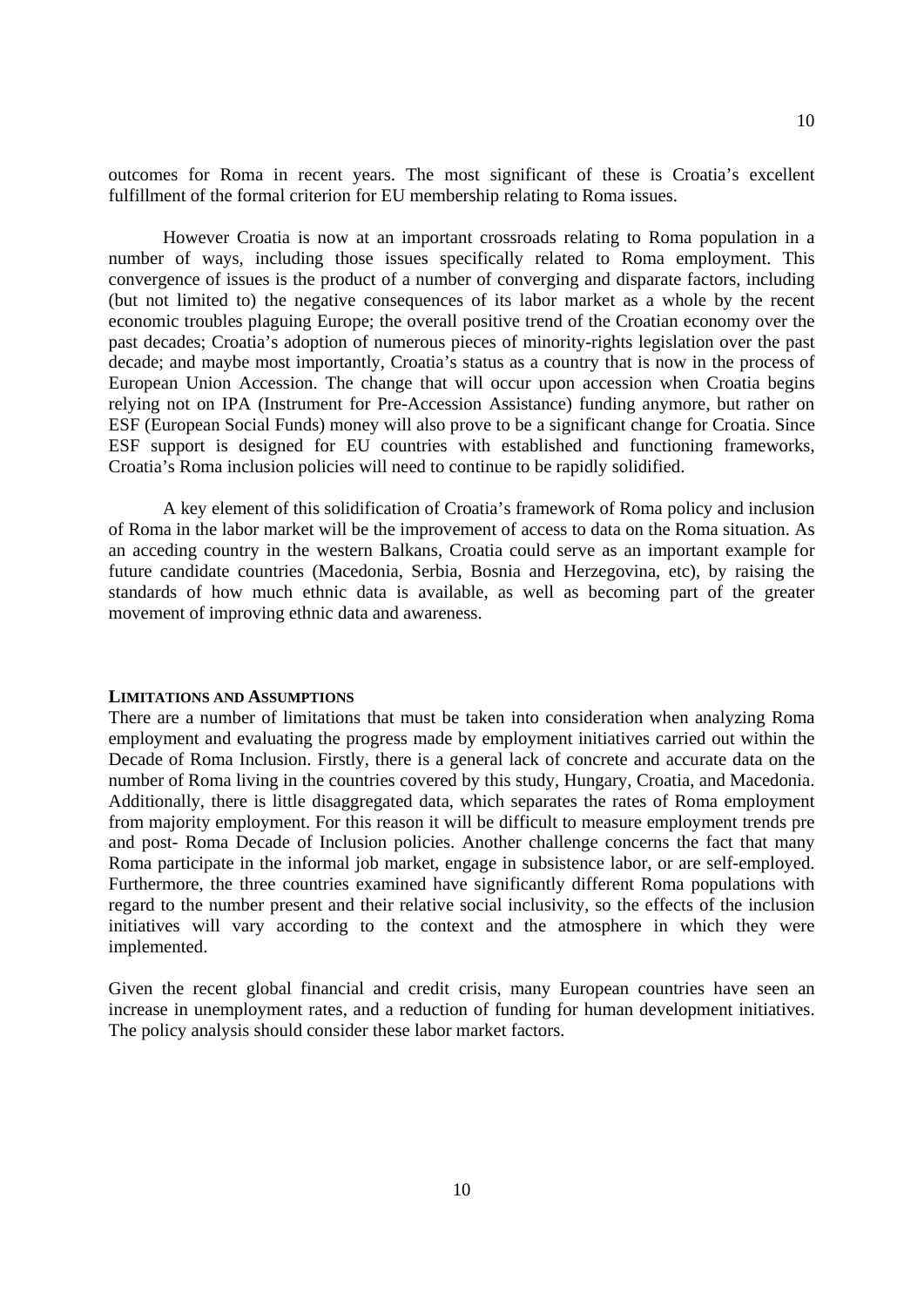# Appendix A: Methodological Framework

Initially, the Roma employment policies for Hungary, Croatia, and Macedonia will be identified. Research will be conducted to determine the policy's overarching impact, intent, and implementation. The analysis will be conducted to investigate and research basic information: who what, why, where, how. Key considerations will be given to gather a breadth of information for each policy, for further critical analysis.

| <b>POLICY</b><br><b>ANALYSIS</b> | <b>CONSIDERATIONS/QUESTIONNAIRE</b>                                |  |  |  |
|----------------------------------|--------------------------------------------------------------------|--|--|--|
| <b>WHO</b>                       | <b>Institutional (Governmental) Actors</b>                         |  |  |  |
|                                  | <b>Civil Society Actors</b>                                        |  |  |  |
|                                  | Non-governmental Actors                                            |  |  |  |
|                                  | Recipients                                                         |  |  |  |
|                                  | <b>Inter/Intra Governmental Actors</b>                             |  |  |  |
|                                  |                                                                    |  |  |  |
| <b>WHAT</b>                      | Policy terms                                                       |  |  |  |
|                                  | Any exogenous factors?                                             |  |  |  |
|                                  | Any moral hazards?                                                 |  |  |  |
|                                  |                                                                    |  |  |  |
| <b>WHY</b>                       | Policy's Intended Affect                                           |  |  |  |
|                                  | Anticipated impact                                                 |  |  |  |
|                                  |                                                                    |  |  |  |
| <b>WHERE</b>                     | Country                                                            |  |  |  |
|                                  | Area-specific or country-wide                                      |  |  |  |
|                                  | Rural/Urban                                                        |  |  |  |
|                                  | Specific Industry/Sector                                           |  |  |  |
|                                  |                                                                    |  |  |  |
| WHEN                             | When adopted                                                       |  |  |  |
|                                  | Duration of policy/program                                         |  |  |  |
|                                  | Anticipated Impact (immediate, short-term, medium-term, long-term) |  |  |  |
|                                  |                                                                    |  |  |  |
| How                              | Implementation                                                     |  |  |  |
|                                  | Sustainability                                                     |  |  |  |
|                                  | Financing                                                          |  |  |  |
|                                  | Monitoring and evaluating mechanism                                |  |  |  |

Based upon the initial data collection, each policy will be critically analyzed to determine its strengths, weaknesses, opportunities, and threats (SWOT). The SWOT Analysis will be utilized to critically examine, analyze, and evaluate Roma employment policies, by examining whether or not endogenous and exogenous factors are helpful or harmful in achieving policy objectives and impact.